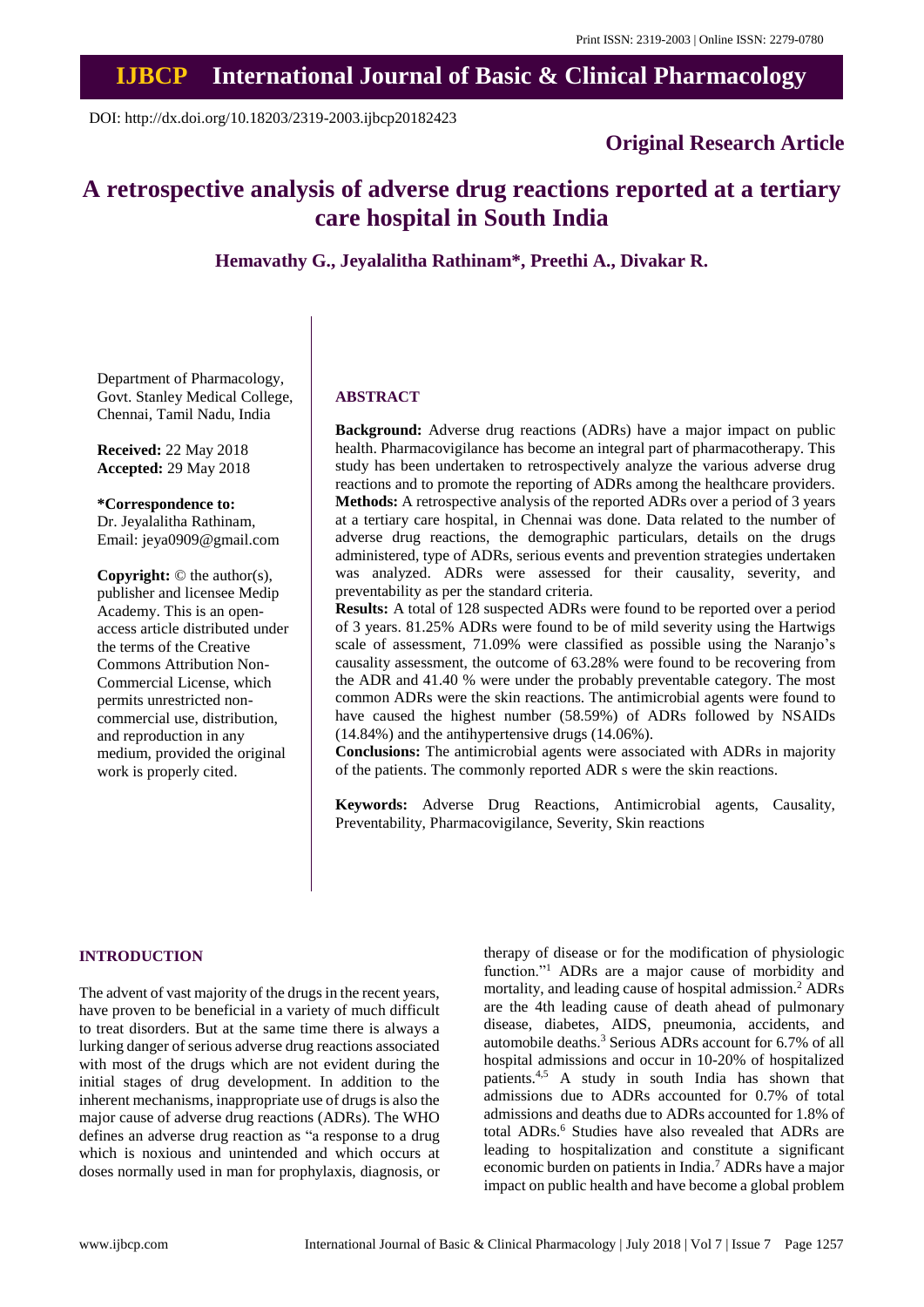of major concern. None of the prescribed medications are completely safe and the majority of ADRs are preventable. In view of that, pharmacovigilance has become an integral part of pharmacotherapy. The ultimate aim of pharmacovigilance is to improve health care and safety in relation to the use of medicines. Pharmacovigilance is a pharmacological science related to the detection, assessment, understanding and prevention of adverse effects, particularly long-term and short-term adverse effects of medicines (WHO-Essential Medicines and Health Products, 2002). Adverse drug reactions are highly variable and therefore, robust pharmacovigilance monitoring is needed in the population of different race and ethnicity.<sup>8</sup> Even though the pharmacovigilance programme was launched as early as 2004, the essential population of prescribing physicians and other health care personnel are yet to be fully involved in the programme. This study has been undertaken to retrospectively analyze the various ADRs reported at a tertiary care hospital with an aim to collect data on different types of ADRs, the major class of suspect drugs involved in ADRs, to analyze and evaluate patterns of ADRs and to assess the reporting trends among the healthcare providers.

### **METHODS**

A retrospective analysis of the ADRs reported over a period of 3 years at a tertiary care hospital, in Chennai was done. The trial protocol was submitted to the institutional ethics committee and the study was initiated on approval from the institutional ethics board. All the ADRs that were reported from the inpatient and outpatient departments were included for assessment. Data related to the ADRs were collected from the filled in ADR reporting forms and the case records. The following data with regard to total number of ADRs, the various demographic particulars of the patients including age, sex, clinical diagnosis, the treatment given, the suspect drug administered, details of route of administration of the drug, dosing frequency, history of previous drug allergy to the same drug or any other drug or other allergies, family history, the ADR reported, the details of the type of ADR, any serious events, time of occurrence of the adverse effect, time period of report of the effect and the treatment measures along with further prevention strategies undertaken was analysed. The details on co administration of other drugs and drug interactions if available was also assessed along with history of comorbid conditions. The severity of the ADR was assessed using the Hartwigs criterion and the causality assessment was done using the Naranjos probability scale of assessment. The outcome of the ADR was recorded as not recovered, recovered, recovering, and unknown. The occurrence of ADRs related to specific drug group was analysed and the preventability assessment was done using the modified Schumock and Thornton scale which classifies the ADRs into definitely preventable, probably preventable and not preventable.

### **RESULTS**

Descriptive statistics was used for data analysis. The data obtained was analysed using percentage calculations. A total of 128 ADRs were found to be reported over a period of 3 years from the data that was collected. The data was analysed and it was found that 19.53% of the patients belonged to the paediatric age group. (The highest frequency of occurrence (20.31%) was found to occur in the age group of 31-40 years followed by 19.53% in the age group of 19-30 years, and 18.75% in the age group of 51-60 years. The male patients were found to be more affected (23.94%) in the age group of 51-60 years. 6% of the patients were found to have developed ADRs over the age of 60 years (Table 1).

#### **Table 1: Age and gender frequency.**

| $\bf{Age}$<br>group | Frequency <sup>*</sup> $(\%$ ) | $F^{**}(\% )$ | $M^{***(0)}$ |
|---------------------|--------------------------------|---------------|--------------|
| $1 - 10$            | 15(11.71)                      | 7(12.28)      | 8(11.26)     |
| 11-18               | 10(7.81)                       | 7(12.28)      | 3(4.22)      |
| 19-30               | 25(19.53)                      | 10(17.54)     | 15(21.12)    |
| 31-40               | 26(20.31)                      | 14(24.56)     | 12(16.90)    |
| 41-50               | 22(17.18)                      | 8(14.03)      | 14(19.71)    |
| 51-60               | 24(18.75)                      | 7(12.28)      | 17(23.94)    |
| > 60                | 6(4.68)                        | 4(7.01)       | 2(2.81)      |

\*n=128; \*\*n=57; \*\*\*n=71; F female, M male

#### **Table 2: Hartwigs severity scale.**

| <b>Severity</b> | <b>Frequency</b> | Percentage (%) |
|-----------------|------------------|----------------|
| Mild            | 104              | 81.25          |
| Moderate        | 18               | 14.06          |
| Severe          |                  | 4.68           |
| $n=128$         |                  |                |

| <b>Severity</b> | <b>CNS</b><br>$n=5$ | CVS<br>$n=18$ | <b>DERM</b><br>$n=74$ | <b>GIT</b><br>$n=4$ | <b>Hepatic</b><br>$n=3$ | <b>Immune</b><br>$sys^*$ ; n=19 | ${\bf RS}$<br>$n=2$ | <b>Others</b><br>$n=3$ |
|-----------------|---------------------|---------------|-----------------------|---------------------|-------------------------|---------------------------------|---------------------|------------------------|
| Mild            |                     | 16            | 62                    |                     |                         | 14                              |                     |                        |
| Moderate        |                     |               |                       |                     |                         |                                 |                     |                        |
| Severe          |                     |               | 4                     |                     |                         |                                 |                     |                        |
| $\%$            | 3.90                | 14.06         | 57.81                 | 3.12                | 2.34                    | 14.84                           | .56                 | 2.34                   |

## **Table 3: Severity based on organ system affected.**

Total n=128; mild n= 104; moderate n= 18; severe n= 6; Immune sys Immune system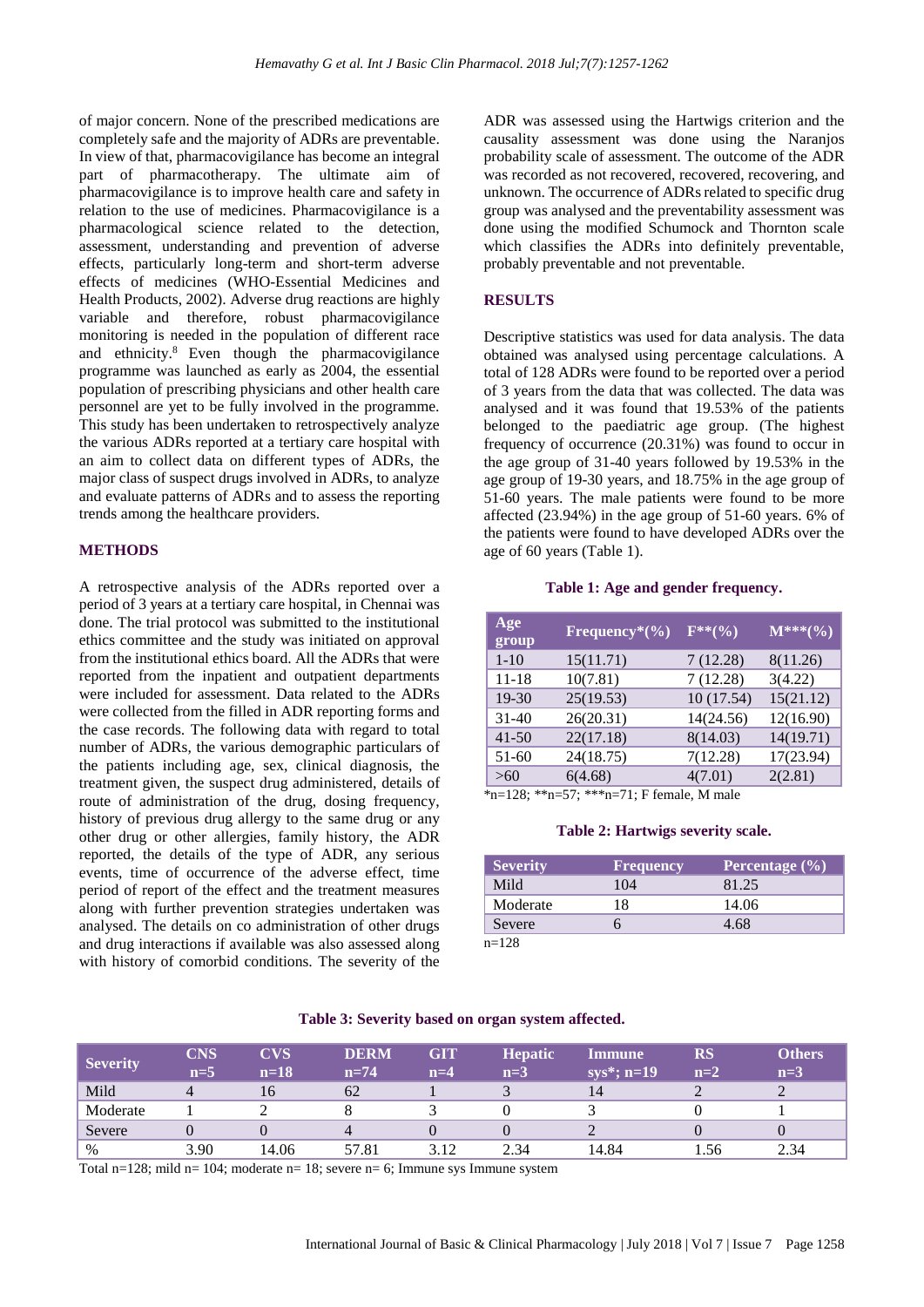The adverse drug reactions were classified as mild, moderate and severe using the ADR Hartwigs severity assessment scale. (Modified Hartwig and Siegel) (Table 2).

It was found that 81.25% of the ADRs reported were of mild nature, 14.06% was of moderate nature and 4.68% were severe reactions. The severity was scored according to the organ system affected (Table 3).

### **Table 4: Naranjo's causality assessment.**

| <b>Causality</b> | Frequency $n=128$ | Percentage $(\% )$ |
|------------------|-------------------|--------------------|
| Definite         |                   | 0.78               |
| Probable         | 36                | 28.12              |
| Possible         |                   | 71.09              |
| Doubtful         |                   |                    |

It was found that the highest frequency of 57.81% was found to be associated with skin, followed by the immune

system (14.84%) and the cardiovascular system (14.06 %). The least number of reactions were found to occur in association with the respiratory system (1.56%). Causality assessments was done using the Naranjo's causality assessment scale (Table 4).

The highest scoring was found to be of possible nature (71.09%) while 0.78% of the reactions were found to be of definite likelihood and 28.12% were found to be of probable scoring. The outcome of various ADRs as available from the data were recorded as non recovered, recovering, recovered and unknown (Table 5).

## **Table 5: Outcome assessment.**

| <b>Outcome</b> | Frequency $n=128$ Percentage $(\% )$ |       |
|----------------|--------------------------------------|-------|
| Not recovered  |                                      | 6.25  |
| Recovered      | 25                                   | 19.53 |
| Recovering     |                                      | 63.28 |
| Unknown        | 14                                   | 10.93 |

### **Table 6: Drugs associated with the ADRs.**

| <b>Drug classification</b>    | Frequency $(\% )$ | <b>Drugs</b>                                                                                                                                                                                 |
|-------------------------------|-------------------|----------------------------------------------------------------------------------------------------------------------------------------------------------------------------------------------|
| Anti hypertensive             | 18(14.06)         | Amlodipine, enalapril, nifedipine                                                                                                                                                            |
| Antimicrobial                 | 75(58.59)         | Cefotaxime, ceftriaxone, cefixime, ciprofloxacin, ofloxacin, metronidazole,<br>cloxacillin, cotrimoxazole, azithromycin, erythromycin, ampicillin,<br>doxycycline, INH, rifampicin, dapsone, |
| NSAIDS/others                 | 19(14.84)         | Diclofenac, ibuprofen, aceclofenac, paracetamol, tramadol sulfasalazine,                                                                                                                     |
| Antiepileptic                 | 9(7.03)           | Carbamazepine, phenytoin, levatiracetam,                                                                                                                                                     |
| Antifibrinolytic              | 3(2.34)           | Streptokinase                                                                                                                                                                                |
| Antipsychotics                | 1(0.78)           | Risperidone                                                                                                                                                                                  |
| <b>Diuretics</b>              | 1(0.78)           | Spironolactone                                                                                                                                                                               |
| H <sub>2</sub> antihistaminic | 1(0.78)           | Ranitidine                                                                                                                                                                                   |
| Immunosuppressant             | 1(0.78)           | Azathioprine                                                                                                                                                                                 |

n=128; ADR s Adverse drug reactions; NSAIDs Non steroidal anti-inflammatory drugs

It was found that 6.25% were non recovered, 19.53% were reported to be recovered, 63.28% were recovering from the ADR and the details of 10.94 % was unknown. The antimicrobial agents were found to have caused the highest number (58.59%) of ADRs followed by NSAIDs(14.84%) and the antihypertensive drugs (14.06%) (Table 6).

### **Table 7: Preventability assessment.**

| <b>ADR</b>             | <b>Frequency</b><br>$n = 128$ | <b>Percentage</b><br>$\frac{1}{2}$ |
|------------------------|-------------------------------|------------------------------------|
| Definitely preventable |                               |                                    |
| Probably preventable   | 53                            | 41.40                              |
| Not preventable        | 75                            | 58.59                              |

The most common ADR associated with the use of antimicrobial agents was skin reactions. The Schumock

and Thornton scale was used for preventability assessment which classifies the ADRs into definitely preventable, probably preventable and not preventable (Table 7).

### **DISCUSSION**

This study was conducted to analyse and to clinically evaluate the pattern of various adverse drug reactions recorded over a period of 3 years in a tertiary care setup, and to promote the reporting of ADRs along with an awareness about the ADR reporting among the healthcare providers. The data obtained was analyzed with reference to the various demographic details, severity of the adverse drug reactions and its relation to various organ systems involved, causality assessment using the Naranjo scale, assessment of the outcome of the various adverse drug reactions, preventability assessment of various ADRs and the common group of drugs involved in the ADRs. There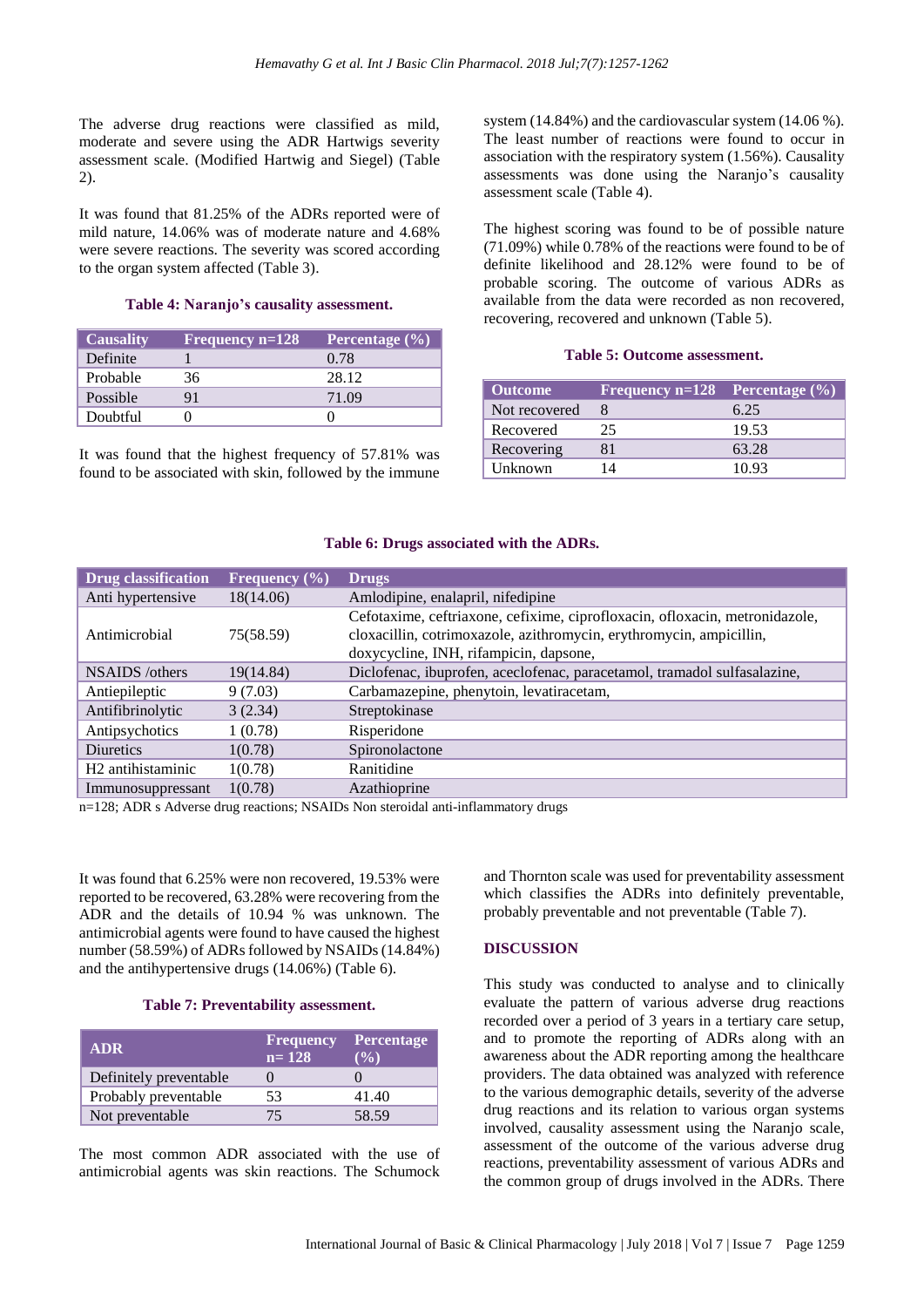was an increase in the number of cases reported during third year of study period in comparison to the first two years of study period. It was found that 19.53% of the patients belonged to the paediatric age group. The highest frequency of 20.31% was found to occur in the age group of 31-40 years followed by 19.53% in the age group of 19- 30 years, 18.75% in the age group of 51-60 years. It has been reported from studies that the incidence of ADR is much more in geriatric, pediatric and female patients.<sup>9</sup> In the present study the male patients were found to be more affected (23.94%) in the age group of 51-60 years, followed by male patients (21.12%) in the age group of 19- 30 years among the adult population while there was a female preponderance among the paediatric age group. 6% of the patients were found to have developed ADRs over the age of 60 years. Elderly and hospitalized patients have been reported to be more susceptible to ADRs than the adult population (16.6% vs.  $4.1\%$ ).<sup>10</sup> The adverse drug reactions were classified as mild, moderate and severe using the ADR severity assessment scale of Hartwigs.<sup>11</sup> It was found that 81.25 % of the ADRs reported were of mild nature, 14.06% were moderate and 4.68% were severe reactions. The severity was scored according to the organ system affected. It was found that the highest frequency of 57.81% was associated with dermatology, followed by the Immune system (14.84%) and the cardiovascular system (14.06%). The least number of reactions were found to occur in association with the respiratory system (1.56%). It has been reported that the skin reactions are the most common ADRs associated with drug use from several studies.<sup>12</sup>

Causality assessments was done using the Naranjo's causality assessment scale which classifies drug reactions into definite, probable, possible and doubtful ADR. The Naranjo Algorithm is a questionnaire designed by Naranjo et al for determining the likelihood of whether an ADR is actually due to the drug rather than the result of other factors. It is also called the Naranjo Scale or Naranjo Score.<sup>13</sup> The highest scoring was found to be of possible nature (71.09%), while 0.78% of the reactions were found to be of definite likelihood and 28.12% were found to be of probable scoring. The Naranjo system is a commonly used tool of scoring but difficulties in answering some of the questions in the tool may artificially lower the causality score, thus reducing its sensitivity.<sup>14</sup> The outcome of various ADRs as available from the data were recorded as non recovered, recovering, recovered and unknown. It was found that 6.25% were non recovered, 19.53% were reported to be recovered, 63.28% were recovering from the ADR and the details of 10.93% was unknown. This was a retrospective study and the details on the ultimate outcome of the reactions was not obtainable. The various drug classes that were found to be associated with the ADRs are the antimicrobial agents, nonsteroidal anti-inflammatory drugs, antiepileptics, antihypertensives, antifibrinolytics, H<sup>2</sup> blockers, antipsychotics, immunosuppressants and diuretics. The antimicrobial agents were found to have caused the highest number (58.59%) of ADRs followed by NSAIDs (14.84%) and the antihypertensive drugs

(14.06%). Several studies have pointed that antibiotics were the most accounted drug class in ADR occurrence.15,16

The most common ADRs associated with the use of antimicrobial agents were the skin reactions. Several studies have already pointed out that skin reaction is the commonly occurring adverse drug reactions.<sup>17</sup> The skin reactions were characterised by rashes, erythema, urticaria and pruritus. FDE were reported in 5 patients out of which two were due to diclofenac and one each caused by ciprofloxacin, erythromycin and cefixime. Two were bullous FDE probably due to diclofenac. There was a female preponderance with the skin reactions as reported in several studies. Females are more susceptible to gastrointestinal and cutaneous allergic adverse drug reactions.<sup>18</sup> The other ADRs that were reported were nausea, vomiting, diarrhoea, abdominal pain, giddiness, fever, chills and rigor, cracked lips, purulent discharge, dizziness and one report of anaphylaxis. The antiepileptic drug carbamazepine was associated with skin reactions and urticaria. Phenytoin was associated with skin rashes, urticaria and one reaction of toxic epidermo necrolysis [TEN] and steven johnsons syndrome. TEN was found to occur in a paediatric, male patient treated for epilepsy. The patient with steven Johnsons syndrome was a 23 year old female patient treated for epilepsy. SJS is reported to be common at extremes of ages.<sup>19</sup> Pharmacogenomic markers have been identified for a growing number of drugs for serious ADRs, and implementation of pharmacogenomic testing has been advanced as a means to prevent the occurrence of some of these ADRs.<sup>20</sup>

Levetiracetam was associated with skin rashes. The antihypertensive drug enalapril was associated with cough and chest discomfort, while amlodipine and nifedipine was associated with pedal oedema. Streptokinase was found to be associated with skin reactions, NSAIDS and other analgesics were associated with skin rashes, vomiting abdominal pain, gastritis, black stools and bullous FDE. The antifungal drug fluconazole was associated with skin reactions, the antipsychotic drug risperidone was associated with loss of libido, spironolactone was found to cause gynecomastia in one patient, ranitidine was associated with urticaria, azathioprine was associated with chest discomfort, INH was associated with peripheral neuritis. The Schumock and Thornton scale was used for preventability assessment which classifies the ADRs into definitely preventable, probably preventable and not preventable. On evaluation of the chances of preventability of ADRs, it was found that 41.40% were probably preventable ADR s while 58.59% were not preventable ADRs. A coordinated system of identifying the ADRs early in the course of treatment and an update on the preventable ADRs mandates an active participation of the entire health care system. Spontaneous reporting of ADRs and adverse events is an important tool for gathering the safety information for early detection.<sup>21</sup> Limitation of the study is that it has been done as a retrospective study. The follow up on actual outcome was not possible. Complete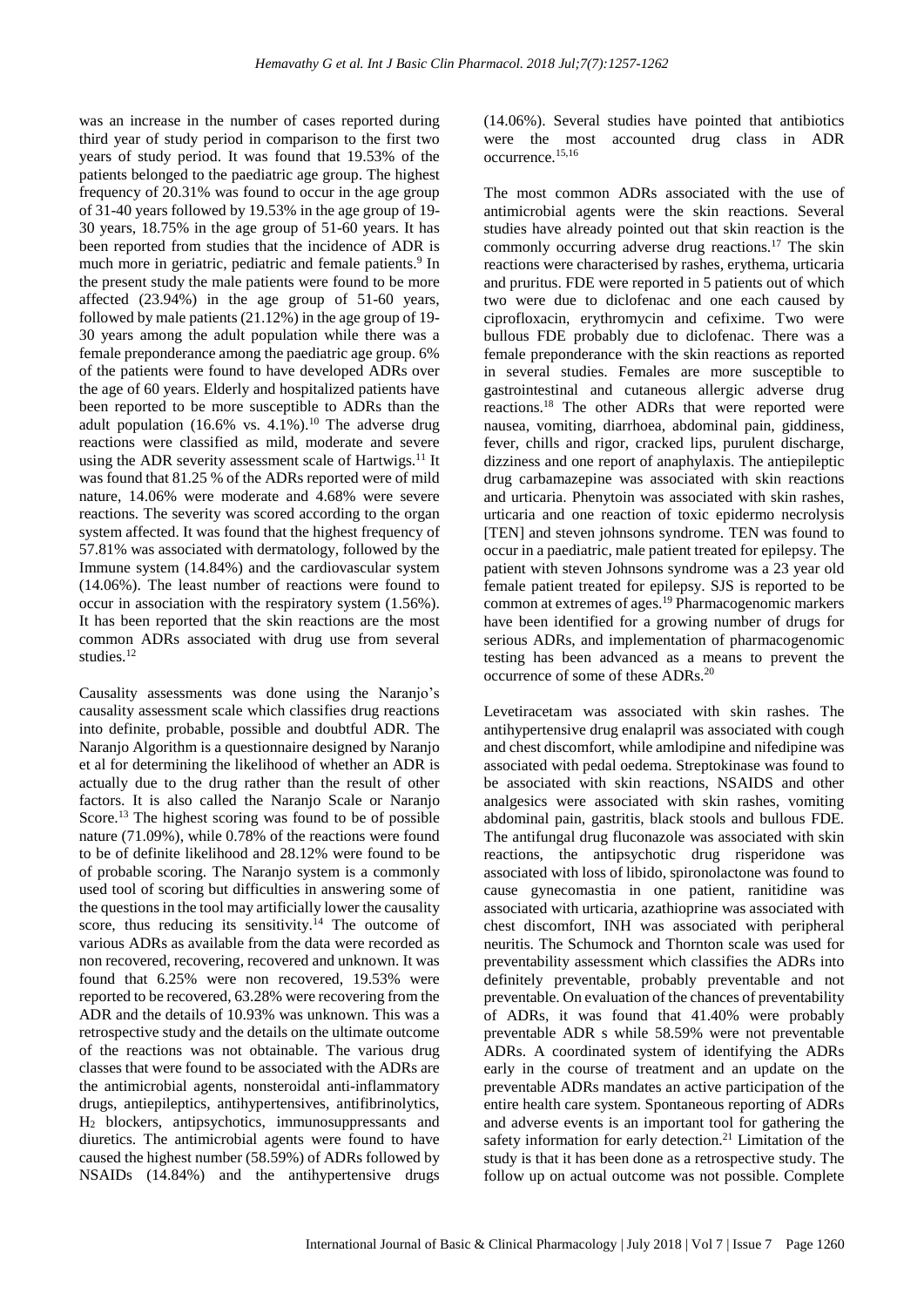details on the suspect drug and the other co administered drugs, was not available. Details on storage, prescribing, dispensing, administration and monitoring can be better inferred from a prospective study.

## **CONCLUSION**

A total of 128 suspected ADRs were found to be reported over a period of 3 years. 81.25% ADRs were of mild severity, 71.09% were classified as possible natured using Naranjo's causality, the outcome of 63.28% were found to be recovering from the ADR and 41.40% were under probably preventable category. The most common ADRs were the skin reactions. The antimicrobial agents were found to have caused the highest number (58.59%) of ADRs followed by NSAIDs (14.84%) and the antihypertensive drugs (14.06%). More sensitization programs involving prescribing physicians and a coordinated functioning of prescribing physicians and the pharmacovigilance personnel's can improve the trend of reporting ADRs.

## **ACKNOWLEDGEMENTS**

The authors would like to thank the staff, Stanley medical college, who helped with the collection of data on ADR. We render our sincere thanks to the NPVPI center for the motivational guidance offered. Also, author would like to thank to the library staff and facility of Stanley Medical College.

*Funding: No funding sources Conflict of interest: None declared Ethical approval: The study was approved by the Institutional Ethics Committee*

## **REFERENCES**

- 1. World Health Organization. Safety of Medicines-A Guide to Detecting and Reporting Adverse Drug Reactions-Why Health Professionals Need to Take Actions. Geneva: World Health Organization; 2002. Available at: http:// www. apps. who.int/ medicinedocs/ en/d/Jh2992e/6.html. Accessed on 2018 May 12
- 2. Sultana J, Cutroneo P, Trifirò G. Clinical and economic burden of adverse drug reactions. J Pharmacol Pharmacother. 2013;4:S73-7.
- 3. Preventable Adverse Drug Reactions: A Focus on Drug Interactions Available at: https://www.fda.gov/Drugs/DevelopmentApprovalPr ocess/DevelopmentResources/DrugInteractionsLabeli ng/ucm110632.htm . Accessed on 2018 May 11.
- 4. Shrivastava M, Uchit G, Chakravarti A, Joshi G, Mahatme M, Chaudhari H. Adverse drug reactions reported in Indira Gandhi Government Medical College and Hospital, Nagpur. J Assoc Physicians India. 2011;59:296-9.
- 5. Prajapati K, Desai M, Shah S, Panchal J, Kapadia J, Dikshit R. An analysis of serious adverse drug

reactions at a tertiary care teaching hospital. Perspect Clin Res. 2016;7:181-6.

- 6. Ramesh M, Pandit J, Parthasarathi G. Adverse drug reactions in a south Indian hospital. Their severity and cost involved. Pharmacoepidemiol Drug Saf. 2003;12:687-92.
- 7. Khan FA, Nizamuddin S, Najmul H, Mishra H. A prospective study on prevalence of adverse drug reactions due to antibiotics usage in otolaryngology department of a tertiary care hospital in North India. Int J Basic Clin Pharmacol. 2013;2:548-53.
- 8. Lihite RJ, Lahkar M. An update on the Pharmacovigilance Programme of India. Front. Pharmacol. 2015;6:194.
- 9. Inocencia MM, Mercedes GL. A prospective study of adverse drug reactions in hospitalized children. Br J Clin Pharmacol. 2009;47:681-8.
- 10. Beijer HJM, de Blaey CJ. Hospitalisations caused by adverse drug reactions: A meta-analysis of observational studies. Pharm World Sci. 2002;24:46- 54.
- 11. Hartwig SC, Siegel J, Schneider PJ. Preventability and severity assessment in reporting ADRs. American J of Hospital Pharm. 1992;49:2229-32.
- 12. Segal AR, Doherty KM, Leggott J, Zlotoff B. Cutaneous Reactions to Drugs in Children. Pediatrics. 2007;120(4):e1082-96.
- 13. Naranj OCA, Busto U, Sellars EM, Sandor P, Ruiz I, Roberts EA, et al. Method for Estimating the Probability of Adverse Drug Reactions. Clin Pharmacol Ther. 1981;30:239-45.
- 14. Gallagher RM, Kirkham JJ, Mason JR, Bird KA, Williamson PR, Nunn AJ, et al. Development and inter-rater reliability of the Liverpool adverse drug reaction causality assessment tool. PLoS One. 2011 Dec 14;6(12):e28096.
- 15. Shamna M, Dilip C, Ajmal M, Mohan PL, Shinu C, Jafer CP, et al. A prospective study on Adverse Drug Reactions of antibiotics in a tertiary care hospital. Saudi Pharma J. 2014 Sep 1;22(4):303-8.
- 16. Sre Akshaya S, Srihitha. An Epidemiological Study on Adverse Drug Reactions in Indian Population: Meta-Analysis. IJPCR. 2017;9(10):654-9.
- 17. Farshchian M, Ansar A, Zamanian A, Rahmatpour-Rokni G, Kimyai-Asadi A, Farshchian M. Druginduced skin reactions: a 2-year study. Clin Cosmet Investig Dermatol. 2015;8:53-56.
- 18. Sharma VK, Sethuraman G, Kumar B. Cutaneous adverse drug reactions: clinical pattern and causative agents a 6-year series from Chandigarh, India. J Postgrad Med. 2001;47:95
- 19. Patel PP, Gandhi AM, Desai CK, Desai MK, Dikshit RK. An analysis of drug induced Stevens-Johnson syndrome. The Ind J of Me Rese. 2012;136(6):1051- 3.
- 20. Chan SL, Ang X, Sani LL, Ng HY, Winther MD, Liu JJ, et al. Prevalence and characteristics of adverse drug reactions at admission to hospital: a prospective observational study. Bri J of Clin Pharmac. 2016 Dec 1;82(6):1636-46.